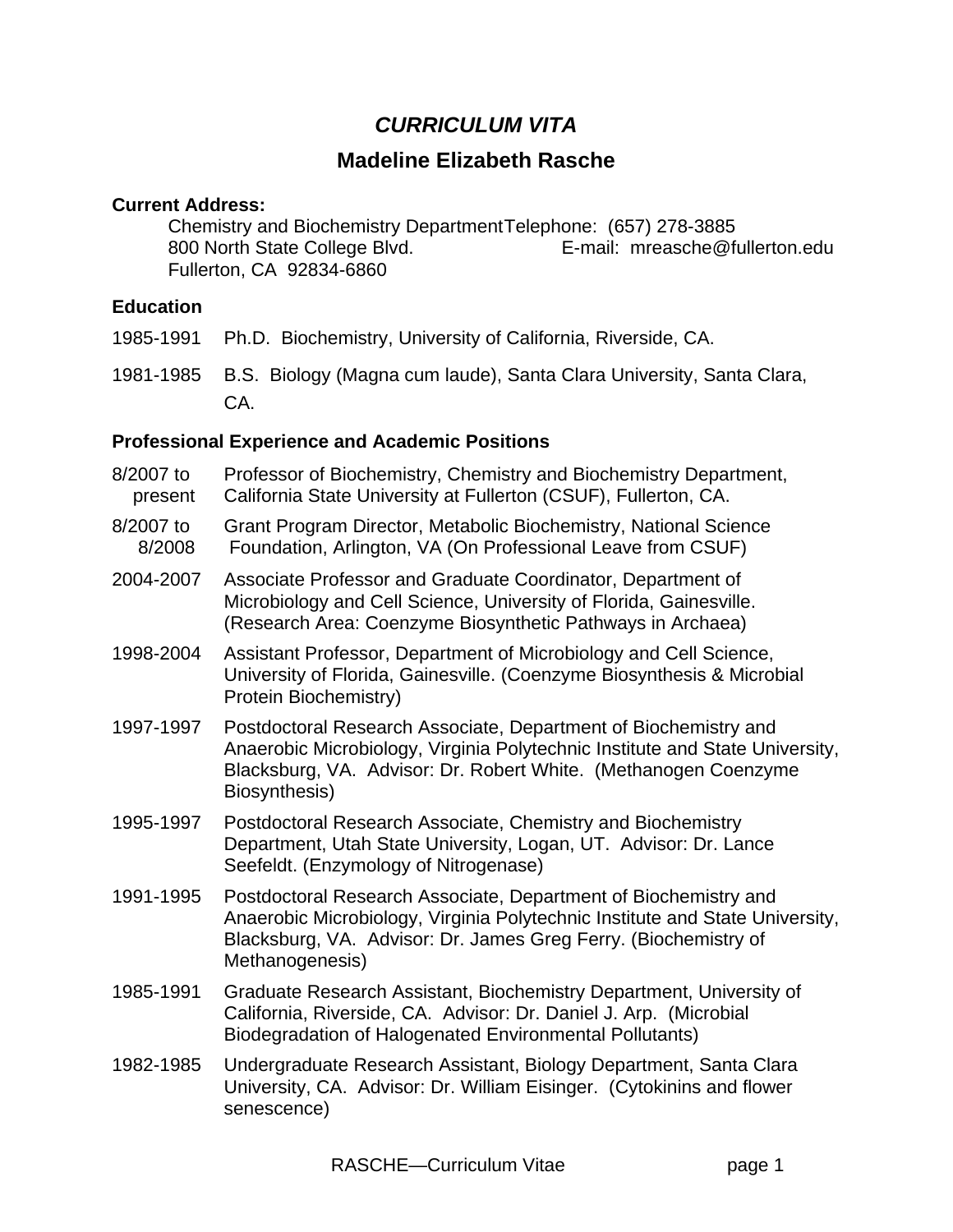### **Awards and Fellowships**

| Practices, CSU Fullerton College of Natural Sciences and Mathematics,      |
|----------------------------------------------------------------------------|
|                                                                            |
| Elected Chair of Gordon Research Conference on the Molecular Basis of      |
|                                                                            |
|                                                                            |
|                                                                            |
| Chancellor's Distinguished Fellowship, University of California, Riverside |
|                                                                            |
|                                                                            |

## **Grant Funding**

## Current:

- 1. **CSU Fullerton Intramural Junior / Senior** Faculty Grant program Title: Discovering the Function of New Proteins Needed for Microbial Methane Production Role: Principal Investigator Amount: \$2500 plus 3 WTU's release time (\$6219) Dates: July 1, 2014 to June 30, 2015
- 2. California State University Program for Education and Research in Biotechnology (**CSUPERB**) Faculty-Student Collaborative Research: Development Grant Title: Structural Biology of Archaeal and Bacterial Dihydromethanopterin Reductases Role: Principal Investigator Amount: \$15,000 Proposed Duration: 18 months Dates: July 1, 2014 to December 31, 2015

## Declined, in revision:

**National Science Foundation** Research at Undergraduate Institutions (NSF-RUI) Program, Molecular and Cellular Biology, Molecular Biochemistry Panel Title: RUI: Structure-function Function Insights into Methanopterin Biosynthesis Enzymes Role: Principal Investigator Amount Requested: \$233,000 Proposed Duration: 2 years Submitted November 15, 2013, declined July 9, 2014.

Pending or submission planned:

## 1. **National Institutes of Health AREA (R15) Program**

Title: Methanogen Cofactor Biosynthesis Enzymes, Potential Targets for Inhibiting Methane-Producing Microorganisms Associated with Obesity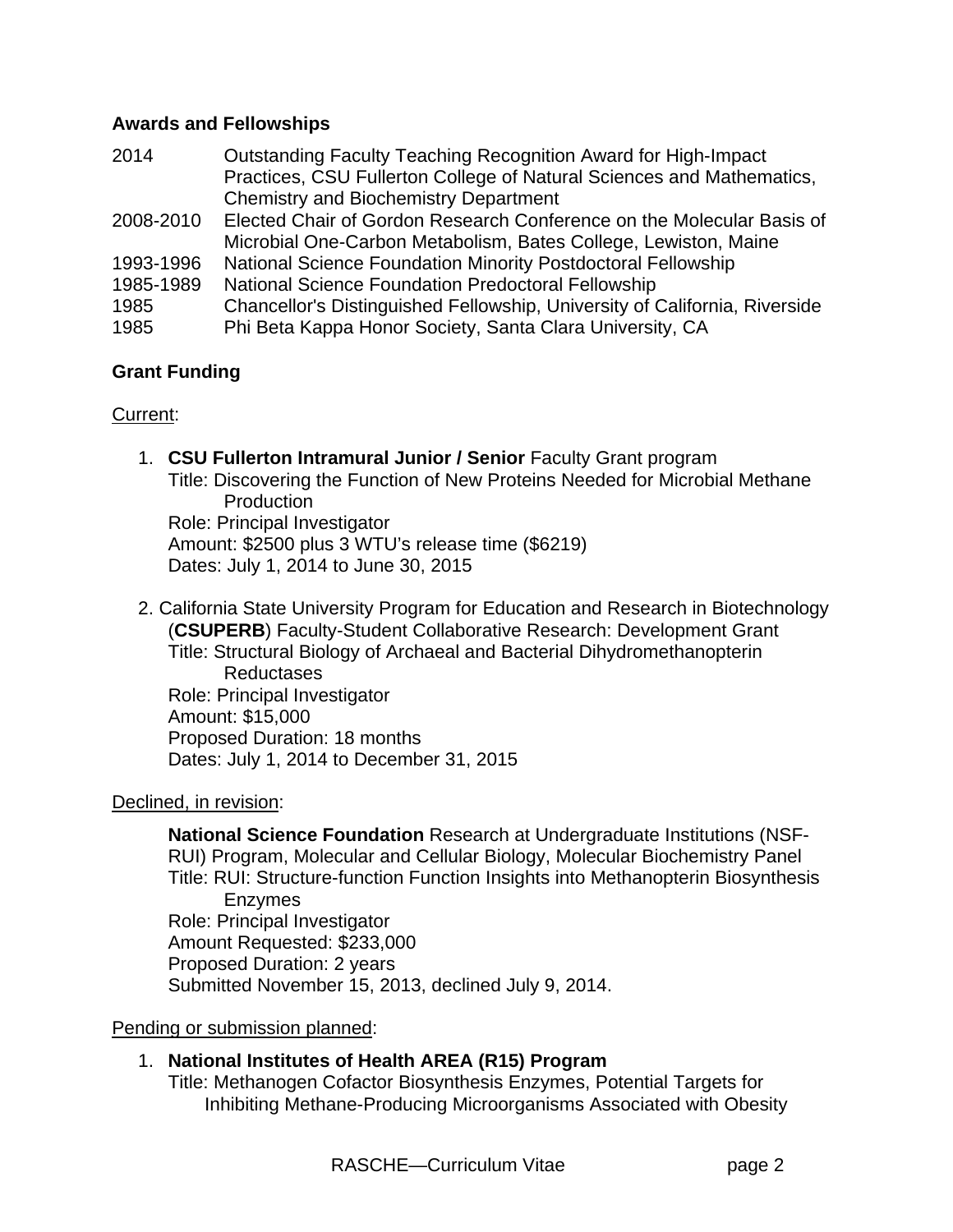Role: Principal Investigator Requested Amount: \$300,000 Proposed Duration: 3 years **Submission planned:** October 25, 2014

#### Previous:

- 1. California State University, Fullerton, Office of Grants & Contracts Incentive Grant Title: Improving a Research-Based Biotechnology Laboratory Course to Increase Undergraduate Contributions to Original Research Role: Principal Investigator Amount: \$10,000 Duration: 1 year (January 1, 2012 to December 31, 2012)
- 2. CSU Fullerton, Milton A. Gordon Fund for Scholarly & Creative Activities Title: Limiting Biological Methane Production as a Potential Contribution to **Obesity** Role: Principal Investigator Amount: 3 WTU teaching release time Duration: 1 year (January 1, 2012 to December 21, 2012)
- 3. National Science Foundation, Metabolic Biochemistry, #0420766 / #1020200 Title: Methanopterin Biosynthesis in Archaea and Methylotrophic Bacteria Role: Principal Investigator Amount: \$607,000 Duration: 6 years (January 1, 2005 to March 31, 2011)
- 4. National Science Foundation, Research Experiences for Undergraduates (REU) Title: REU Site: Fueling a Microbiology Research Training Network from the University of Florida Role: Principal Investigator Amount: \$240,000 Duration: 3 years (February 2007 to February 2010)
- 5. National Science Foundation, Metabolic Biochemistry, Grant #9876212 (CAREER Award) Title: Methanopterin Biosynthesis in Archaea and Methylotrophic Bacteria Role: Principal Investigator Amount: \$492,000 Duration: 5 years (May 1999 to May 2004)
- 6. National Science Foundation Starter Grant #9815924 Title: Nitrite Inhibition of Carbon Monoxide Dehydrogenase Role: Principal Investigator Amount: \$35,000 Duration: 1 year (May 1999 to May 2000)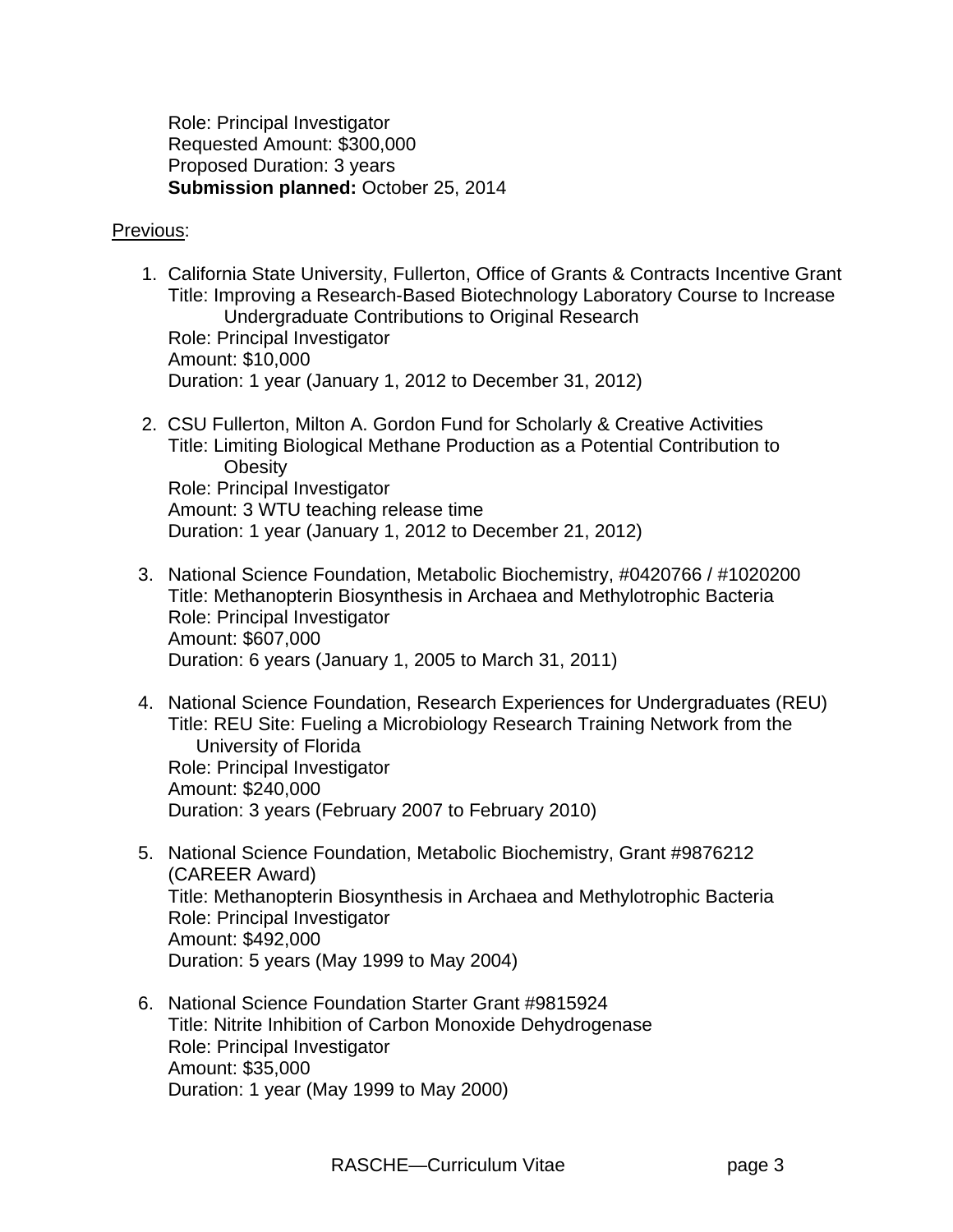### **Manuscript submitted:**

‡ Masters student, † Undergraduate researcher

1. Bobik, T.A., <sup>‡</sup>Morales, E.J., Shin, A., Cascio, D., Sawaya, M.R., Arbing, M., Yeates, T.O., and Rasche, M.E. Structure of the methanofuran/methanopterin biosynthetic enzyme MJ1099 from *Methanococcus jannaschii*. Submitted to *Acta Crystallographica F* on August 18, 2014.

**Publications: 31 total** (28 Peer-Reviewed**,** 3 Book Chapters/Reviews) ‡ Masters student, † Undergraduate researcher

- 1. McNamara, D.E., Cascio, D., Jorda, J., <sup>†</sup>Bustos, C., <sup>†</sup>Wang, T., Rasche, M.E., Yeates, T.O, and \*Bobik, T.A. 2014. Structure of dihydromethanopterin reductase: a cubic Protein cage for redox transfer. *J. Biol. Chem***. 289**:8852-8864.
- 2. <sup>‡</sup>Wang, S., <sup>†</sup>Tiongson, J., and Rasche M.E. 2014. Discovery and characterization of the first archaeal dihydromethanopterin reductase (DmrX), an iron-sulfur flavoprotein from *Methanosarcina mazei*. *J. Bacteriol. 196*:204-209.
- 3. <sup>†</sup>Testani, J., <sup>†</sup>Dabelic, R. and Rasche, M. E. 2006. Chemical reduction of pterins to dihydropterins. *Analytical Biochem. 358*:20-24.
- 4. Rasche, M. E., and Ferry, J. G. 2005. Molecular Biology of Methanogens and Archaeabacteria, p. 237-261. In R. A. Meyers (ed.), Encyclopedia of Molecular Cell Biology and Molecular Medicine, 2nd ed, vol. 8. Wiley-VCH Verlag GmbH & Co., Weinheim. (Review)
- 5. Chistoserdova, L., Rasche, M.E., and Lidstrom, M.E. 2005. Novel tetrahydromethanopterin biosynthesis genes discovered via mutagenesis in *Methylobacterium extorquens* AM1. *J. Bacteriol. 187:* 2508-2512.
- 6. <sup>‡</sup>Hamilton<u>, R., <sup>‡</sup>Casasús, A</u>., Rasche, M. Narang, A, Svoronos, S. A., and Koopman, B\*. 2005. A structured model for denitrifier diauxic growth. *Biotechnology and Bioengineering, 90:* 501–508.
- 7. <sup>‡</sup>Caccamo, M. A., <sup>†</sup>Malone, C. S., and Rasche, M. E. 2004. Biochemical characterization of dihydromethanopterin reductase, a tetrahydromethanopterin biosynthesis enzyme in *Methylobacterium extorquens* AM1. *J. Bacteriol. 186*:2068- 2073
- 8. Rasche, M. E**.**, ‡ Wyles, S. A., and † Rosenzvaig, M. 2004. Characterization of two methanopterin biosynthesis mutants of *Methylobacterium extorquens* by use of a tetrahydromethanopterin bioassay. *J. Bacteriol. 186*:1565-1570.
- 9. Bobik, T.A., Rasche, M.E. 2004. Purification and partial characterization of the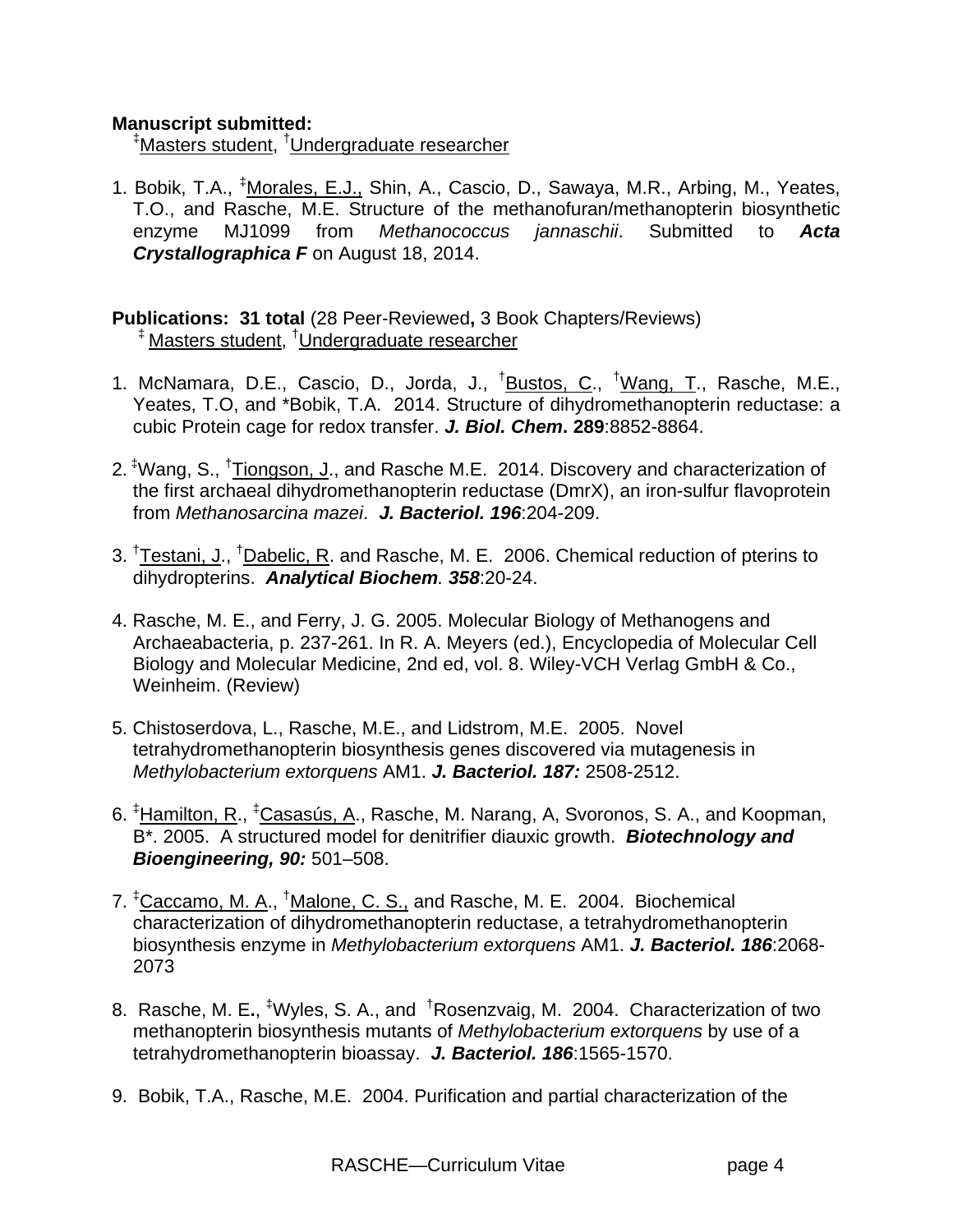*Pyrococcus horikoshii* methylmalonyl-CoA epimerase*. Appl. Microbiol. & Biotech. 63*:682-685.

- 10. Rasche, M. E. 2004. Outcomes of a research-driven laboratory and literature course designed to enhance undergraduate contributions to original research. *Biochem. and Molecular Biology Educ. 32*:101-107.
- 11. Kima, P.E., Rasche, M.E**.** 2004. Sex determination using the polymerase chain reaction. *Biochem. and Molecular Biology Educ. 32*:115-119.
- 12. Dumitru, R., Palencia., H., Schroeder, S. D., DeMontigny, B., Takacs, J., Rasche, M. E., Miner, J. L., and \*Ragsdale, S. W. 2003. Targeting methanopterin biosynthesis to inhibit methanogenesis. *Appl. Environ. Microbiol. 69*:7236-7241.
- 13. <sup>‡</sup>Bechard, M.E., <sup>†</sup>Chhatwal, S. <sup>†</sup>Garcia, R.E., and Rasche, M.E<u>.</u> 2003. Application of a colorimetric assay to identify putative ribofuranosylaminobenzene 5'-phosphate synthase genes expressed with activity in *Escherichia coli*. **Biological Procedures Online 5:**69-77. (http://www.biologicalprocedures.com/bpo/general/home.html)
- 14. Bobik, T. A., and Rasche, M. E. 2003. HPLC assay for methylmalonyl-CoA epimerase. **Analytical and Bioanalytical Chemistry 375:**344-349.
- 15. Uz, I., Rasche, M. E., Townsend, T., Ogram, A. V., and Lindner, A. S. 2003. Characterization of methanogenic and methanotrophic assemblages in landfill samples. **Proc. R. Soc. Lond. B** (Suppl.) **270:**S202-S205.
- 16. Scott, J. W., and Rasche, M. E. 2002. Purification, overproduction, and partial characterization of β-RFA-P synthase, a key enzyme in the pathway of methanopterin biosynthesis. **J. Bacteriol. 184**:4442-4448.
- 17. Bobik, T. A., and Rasche, M. E. 2001. Identification of the human methylmalonyl-CoA racemase gene based on the analysis of prokaryotic gene arrangements: implications for decoding the human genome. **J. Biol. Chem. 276:**37194-37198.
- 18. Rasche, M. E., and White, R. H. 1998. Mechanism for the enzymatic formation of 4-(beta-D-ribofuranosyl)aminobenzene 5'-phosphate during the biosynthesis of methanopterin. **Biochemistry 37:**11343-11351.
- 19. Rasche, M. E., and Seefeldt, L. C. 1997. Reduction of thiocyanate, cyanate, and carbon disulfide by nitrogenase: kinetic characterization and electron paramagnetic spectroscopic analysis. **Biochemistry 36:**8574-8585.
- 20. Rasche, M. E., Smith, K. S., and Ferry, J. G.\* 1997. Identification of cysteine and arginine residues essential for phosphotransacetylase from *Methanosarcina thermophila*. **J. Bacteriol. 179:**7712-7717.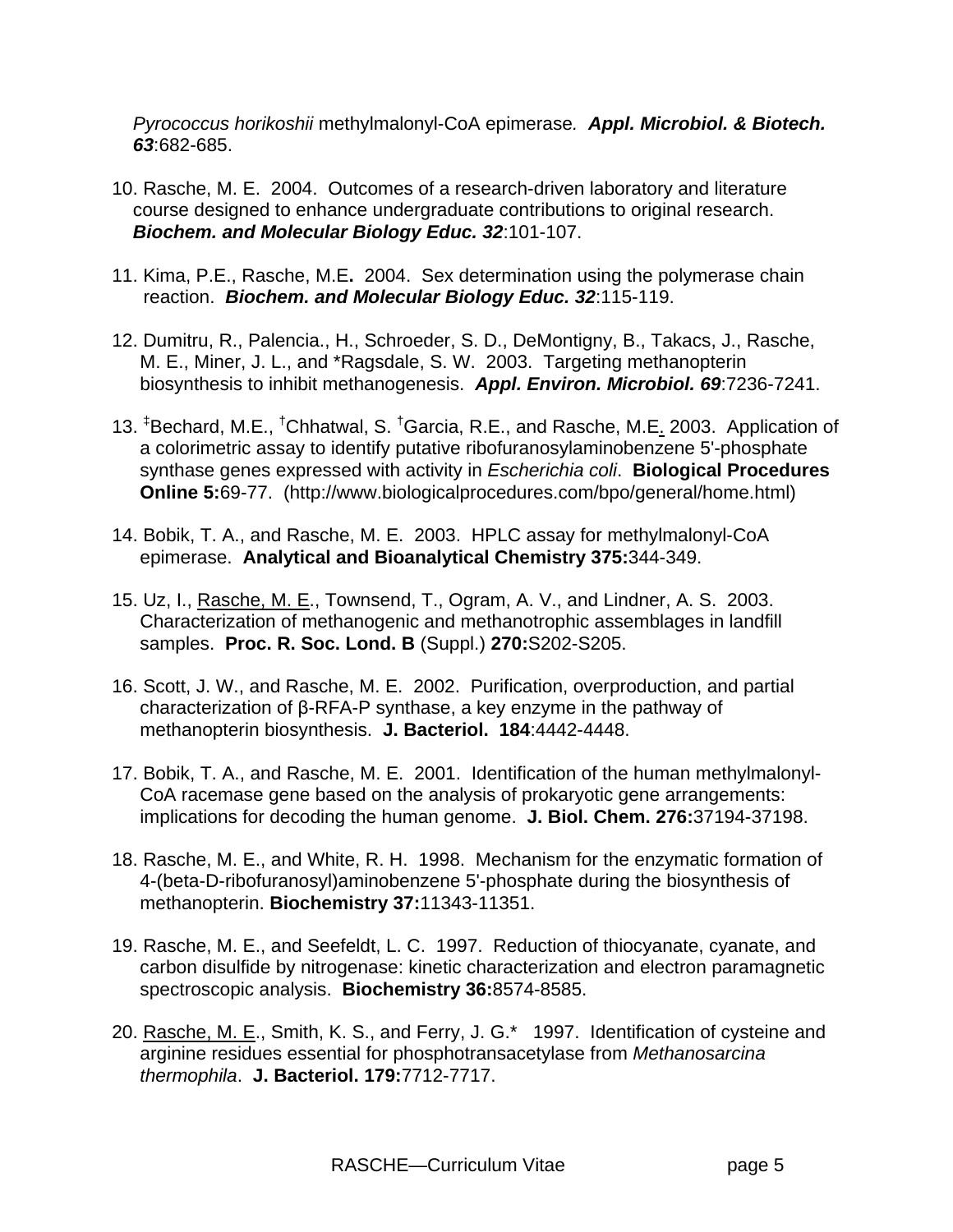- 21. Rasche, M. E., and Ferry, J. G. 1996. Molecular biology of methanogens and archaea. *In* Encyclopedia of Molecular Biology. Meyers, R. A., Ed., VCH Publishers, New York. (Review).
- 22. Rasche, M. E., Terlesky, K. C., Abbanat, D. R., and Ferry, J. G. 1995. Purification of carbon monoxide dehydrogenase from *Methanosarcina thermophila*. *In* Archaea: A Laboratory Manual. K. R. Sowers, and H. J. Schreier, Eds., Cold Spring Harbor Laboratory Press, New York. (Invited paper).
- 23. Seefeldt, L .C.\*, Rasche, M. E., and Ensign, S. A. 1995. Carbonyl sulfide and carbon dioxide as new substrates, and carbon disulfide as a new inhibitor, of nitrogenase. **Biochemistry 34:**5382-5389.
- 24. Peer, C. W., Painter, M. H., Rasche, M. E., and Ferry, J. G.\* 1994. Characterization of a CO:heterodisulfide oxidoreductase system from acetate-grown *Methanosarcina thermophila*. **J. Bacteriol. 176:**6974-6979.
- 25. Lu, W. P., Jablonski, P. E., Rasche, M., Ferry, J. G., and Ragsdale, S. W.\* 1994. Characterization of the metal centers of the Ni/Fe-S component of the carbonmonoxide dehydrogenase enzyme complex from *Methanosarcina thermophila*. **J. Biol. Chem**. **269:**9736-9742.
- 26. Oxenrider, K. A., Rasche, M. E., Thorsteinsson, M. V., and Kennelly, P. J.\* 1993. Inhibition of an archaeal protein phosphatase activity by okadaic acid, microcystin-LR, or calyculin A. **FEBS Lett. 331:**291-295.
- 27. Rasche, M. E., Hyman, M. R., and Arp, D. J.\* 1991. Substrate specificity and toxicity as factors limiting chlorocarbon oxidation by *Nitrosomonas europaea*. **Appl. Environ. Microbiol. 57:**2986-2994.
- 28. Rasche, M. E., Hyman, M. R., and Arp, D. J.\* 1990. Biodegradation of halogenated hydrocarbon fumigants by nitrifying bacteria. **Appl. Environ. Microbiol. 56:**2568- 2571.
- 29. Rasche, M. E., Hicks, R. H., Hyman, M. R., and Arp, D. J.\* 1990. Oxidation of monohalogenated ethanes and *n*-chlorinated alkanes by whole cells of *Nitrosomonas europaea*. **J. Bacteriol. 172:**5368-5373.
- 30. Rasche, M. E., and Arp, D. J.\* 1989. Hydrogen inhibition of nitrogen reduction by nitrogenase in isolated soybean nodule bacteroids. **Plant Physiol. 91:**663-668.
- 31. Cook, D., Rasche, M. E., and Eisinger, W. R.\* 1985. Regulation of ethylene biosynthesis and action in cut carnation flower senescence by cytokinins. **J. Amer. Soc. for Horticultural Science. 110:**24-27.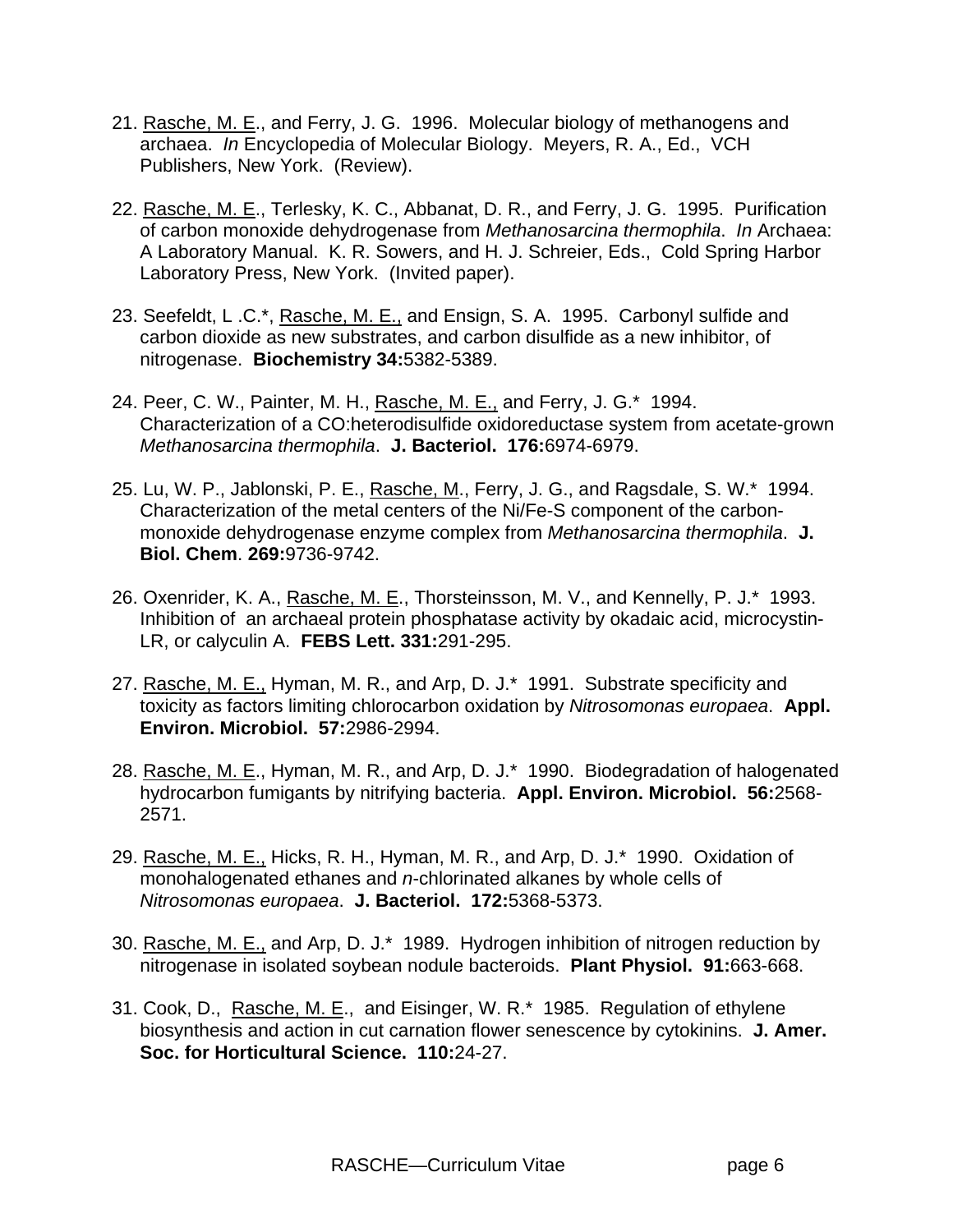#### **Invited presentations:**

2014 Invited Seminar, "Targeting Methanopterin Biosynthesis to Inhibit the Microbial Production of Methane as a Greenhouse Gas", CSU Fullerton, Chemistry and Biochemistry Department, Fullerton, CA, September 11, 2014.

Invited Seminar, "Methane-Producing Microorganisms: Environmental Heroes or Agents of Metabolic Disease?" Villa Park High School, Villa Park, CA, January 17, 2014.

Invited Seminar, "Preparing Competitive Proposals for Submission to NSF: Research in Undergraduate Institutions (RUI)", 2014 CSUPERB Annual Meeting, Santa Clara, CA, January 2, 2014.

- 2013 Invited Seminar, "Methane-Producing Microorganisms: Environmental Heroes or Agents of Metabolic Disease?" Villa Park High School, Villa Park, CA, February 21, 2013.
- 2012 Invited Seminar, "The Importance of Methane-Producing Microorganisms (Methanogens)", CSUF Osher Lifelong Learning Institute (CSUF-OLLI), California State University, Fullerton, CA, June 26, 2012.
- 2010 Invited Seminar, "Biosynthesis of Methanopterin, a Folate Analog in Methane-Producing Microorganisms", Chemistry and Biochemistry Department, California State University, Los Angeles, CA, February 9. 2010.
- 2009 Invited Seminar, "Biosynthesis of Methanopterin, a Folate Analog in Methane-Producing Microorganisms", Chemistry Department, University of the Pacific, Stockton, CA, October 6, 2009
- 2008 Seminar Speaker, "Effective Grant Writing for Molecular and Cellular Biosciences", NSF Regional Grants Conference, Providence, RI, April 2008.
- 2006 Invited Discussion Leader, Gordon Research Conference on the Molecular Basis of One-Carbon Metabolism, Topic: "Methanogenesis"
- 2004 Invited Seminars, "Biosynthesis of Methanopterin, a Folate Analog in Archaea"
	- Chemistry & Biochemistry Department, Calif. State University, Fullerton, CA
	- Microbiology Department, North Carolina State University, Raleigh, NC
	- Biology Department, Santa Clara University, Santa Clara, CA
- 2004 Invited Speaker, "A Research-Driven Laboratory and Literature Course Designed to Enhance Undergraduate Contributions to Original Research", Southeastern Branch Meeting of the American Society for Microbiology, Jacksonville, Alabama, October 2004
- 2002 Invited Seminars, "Biosynthesis of Methanopterin, an Unusual Folate Analog in Archaea"
	- Biology Department, University of Alabama, Huntsville, Alabama
	- Biology Department, University of South Florida, Tampa, Florida
	- Biochemistry Department, University of Nebraska, Lincoln, Nebraska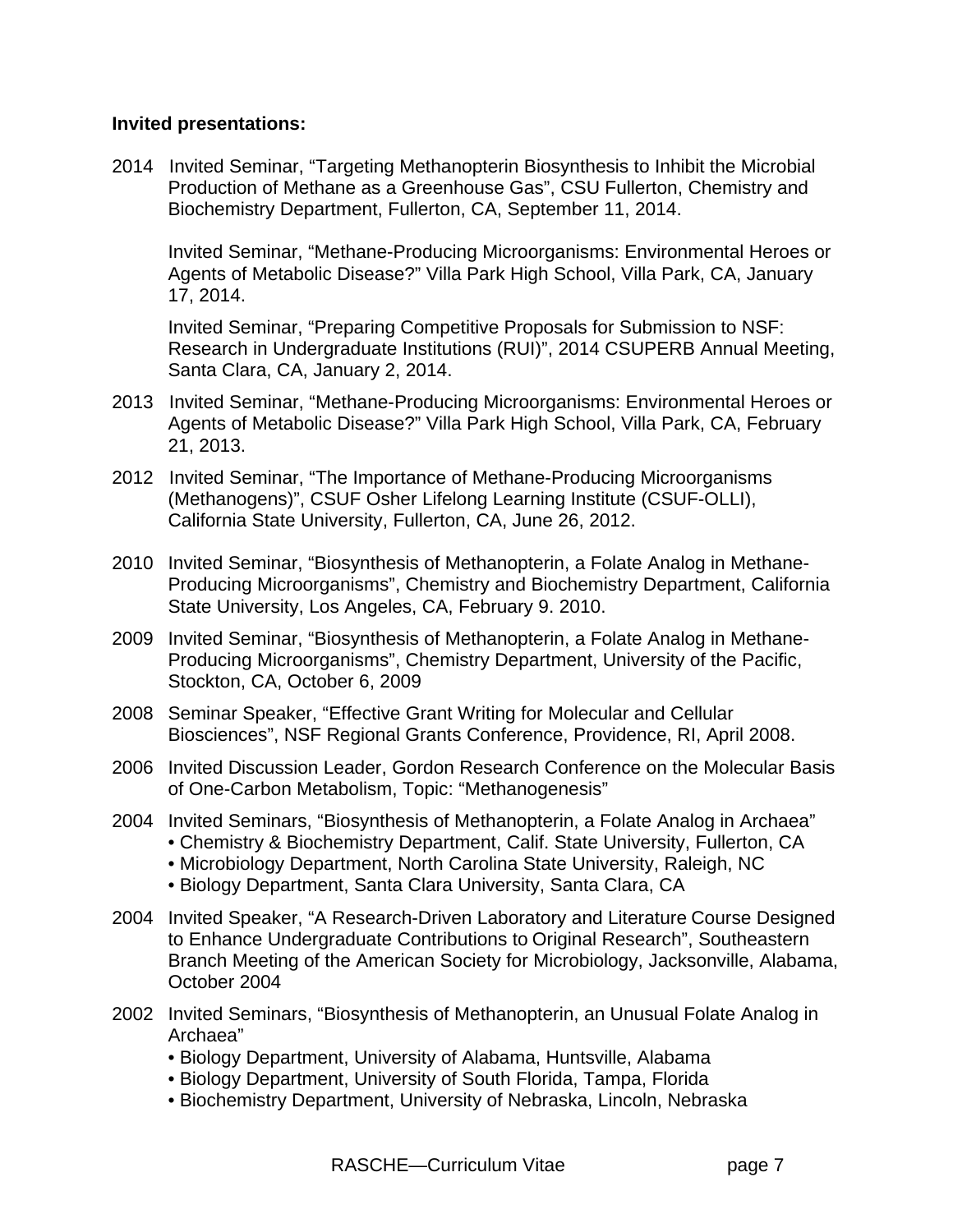- 2002 Invited Speaker, "Methanopterin Biosynthesis in Archaea and Methylotrophic Bacteria", Gordon Research Conference on the Molecular Basis of One-Carbon Metabolism, July 2002
- 2000 Invited Speaker, "Purification of RFAP Synthase, a Key Enzyme in Methanopterin Biosynthesis", Gordon Research Conference on the Molecular Basis of One-Carbon Metabolism, June 2000
- 1998 Invited Speaker, "Enzymatic Formation of Ribofuranosyl Aminobenzene 5'- Phosphate During Methanopterin Biosynthesis", Gordon Research Conference on the Molecular Basis of One-Carbon Metabolism, July 1998
- **Poster Presentations (Presenting author\*)** <sup>‡</sup>CSUF Masters student, <sup>†</sup>CSUF undergraduate or HHMI or STEM grant-funded undergraduates, #HHMI-funded High school student or teacher
- 2014 **‡ Morales, E.\*,** Bobik. T., Cascio, D., Rasche, M. Bioinformatic and Crystallization Studies of the Second Potential Phosphoribosyl Transferase, ORF22, in the Tetrahydromethanopterin Biosynthesis Pathway. 2014 CSUPERB Annual Meeting, Santa Clara, CA, January 2-4, 2014.

**‡ Yousef, M.**, † Petullo, M., Rasche, M.E. (2014) Biochemical characterization of a dihydropteroate synthase homologue Orf20 from *Methylobacterium extorquens* AM1 to elucidate its role in the dephospho-tetrahydromethanopterin biosynthesis pathway. Poster presented at the 2014 CSUPERB Annual Meeting, Santa Clara, CA, January 2-4, 2014.

2013 **‡ Morales, E.\*,** Bobik. T., Cascio, D., Rasche, M. Potential Methane Mitigation Enzyme: ORF22 from *Methanocaldococcus jannaschii* in the Tetrahydromethanopterin Biosynthesis Pathway. Annual Meeting of the Southern California branch of the American Society for Microbiology (SCASM), La Jolla, CA. October 4-5, 2013.

**† Nguyen, G.D**.\*, Rasche, M.E. Biochemical studies of the Orf19 protein from *Methylobacterium extorquens* AM1 and its homolog from *Methylibium petroleiphilum* PM1. Annual Meeting of the Southern California branch of the American Society for Microbiology (SCASM), La Jolla, CA. October 4-5, 2013.

**# Chan, A.,** # Navarro, A., # Clarke, K., Rasche, M. Site-directed Mutagenesis of Cysteine 159, an Iron-Sulfur Cluster Binding Residue in Dihydromethanopterin Reductase X (DmrX) from a Methane-Producing Archaeon. Annual Meeting of the Southern California branch of the American Society for Microbiology (SCASM), La Jolla, CA. October 4-5, 2013.

2012 ‡ Wang, S.\*; <sup>†</sup>Tiongson, J.; Rasche, M.E., Electron Transfer Reactions in an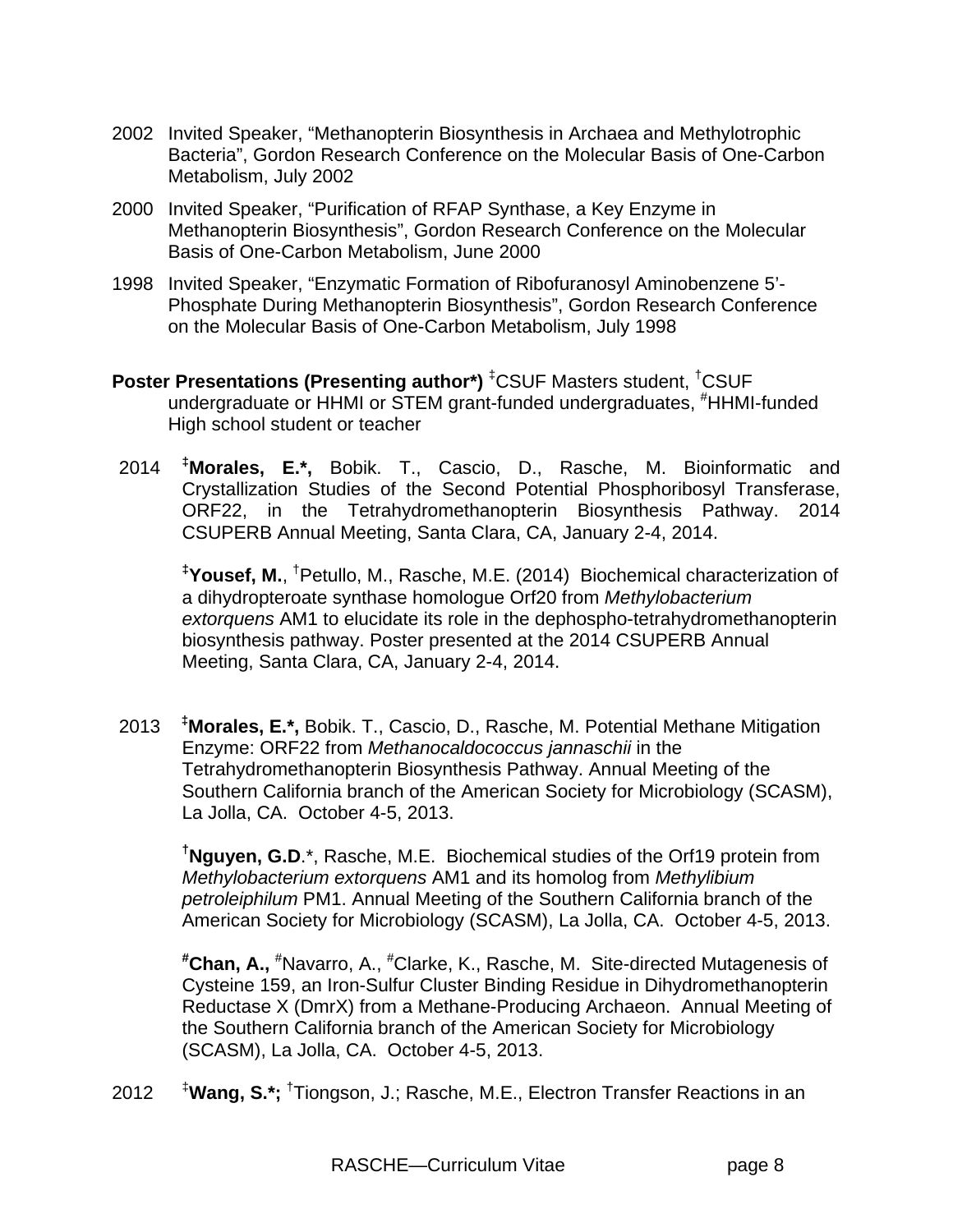Iron-Sulfur Flavoprotein Linked to Tetrahydromethanopterin Biosynthesis in the Methane-Producing Microorganism Methanosarcina mazei, 24<sup>th</sup> Annual CSU Program for Education and Research in Biotechnology (CSUPERB) Symposium, Santa Clara, CA, January 5-7, 2012.

‡ Wang, S.; † Tiongson, J.; **Rasche, M.E. \*,** Electron Transfer Reactions in an Iron-Sulfur Flavoprotein Linked to Tetrahydromethanopterin Biosynthesis in the Methane-Producing Microorganism Methanosarcina mazei, 4<sup>th</sup> Trends in Enzymology: "Going Beyond Frontiers" Meeting, Goettingen University, Goettingen, Germany, June 3-6, 2012.

‡ **Wang, S.\*;** † Tiongson, J.; Rasche, M.E., Discovery and Characterization of the First Archaeal Dihydromethanopterin Reductase (DmrX) from *Methanosarcina mazei*, 2012 Gordon Research Conference (GRC) on the Molecular Basis of Microbial One-Carbon Metabolism, Bates College, Lewiston, ME, 5-10 August, 2012 and associated Graduate Research Seminar, Lewiston, ME, August 4-5, 2012.

# **Weatherwax, C.\*** (Visiting High School Researcher), Investigation into the Function of AfpA, a Putative Dihydromethanopterin Reductase, Baltimore Area Science Convention, Baltimore, MD, February 2012. (Won second place in Molecular Biology division)

**Rasche, M.E.\*,** From Lab Exercises to Original Research -- Taking a Research Oriented Laboratory Course to the Next Level. National Conference to Enhance Training of Next Generation of Scientists, California State University, Fullerton, CA, July 26-28, 2012.

**Rasche, M.E.\*,** Formalizing Networks Between a Research-Oriented Laboratory Class and Summer Internships to Facilitate Research Contributions by High School and Community College Students. National Conference to Enhance Training of Next Generation of Scientists, California State University, Fullerton, CA, July 26-28, 2012.

 $2011$ **Farahani, P.\*;** Rasche, M.E., Production and characterization of three ribofuranosylaminobenzene 5'-phosphate (RFAP) synthase mutants of *Methanothermobacter thermautrophicus*, 241st American Chemical Society National Meeting & Exposition, Anaheim, CA, March 27-31, 2011.

> † **Tiongson, J.K.\*;** Rasche, M.E., Site-Directed Mutagenesis of a Cysteine Motif Proposed To Ligate a 4Fe-4S Cluster in a Putative Dihydromethanopterin Reductase of *Methanosarcina mazei*, 2011 General Meeting of the American Society for Microbiology, New Orleans, LA, May 21-24, 2011

> † **Tiongson, J.K.\*;** Rasche, M.E., Site-Directed Mutagenesis of a Cysteine Motif Proposed To Ligate a 4Fe-4S Cluster in a Putative Dihydromethanopterin Reductase of *Methanosarcina mazei*, 2011 Southern California Undergraduate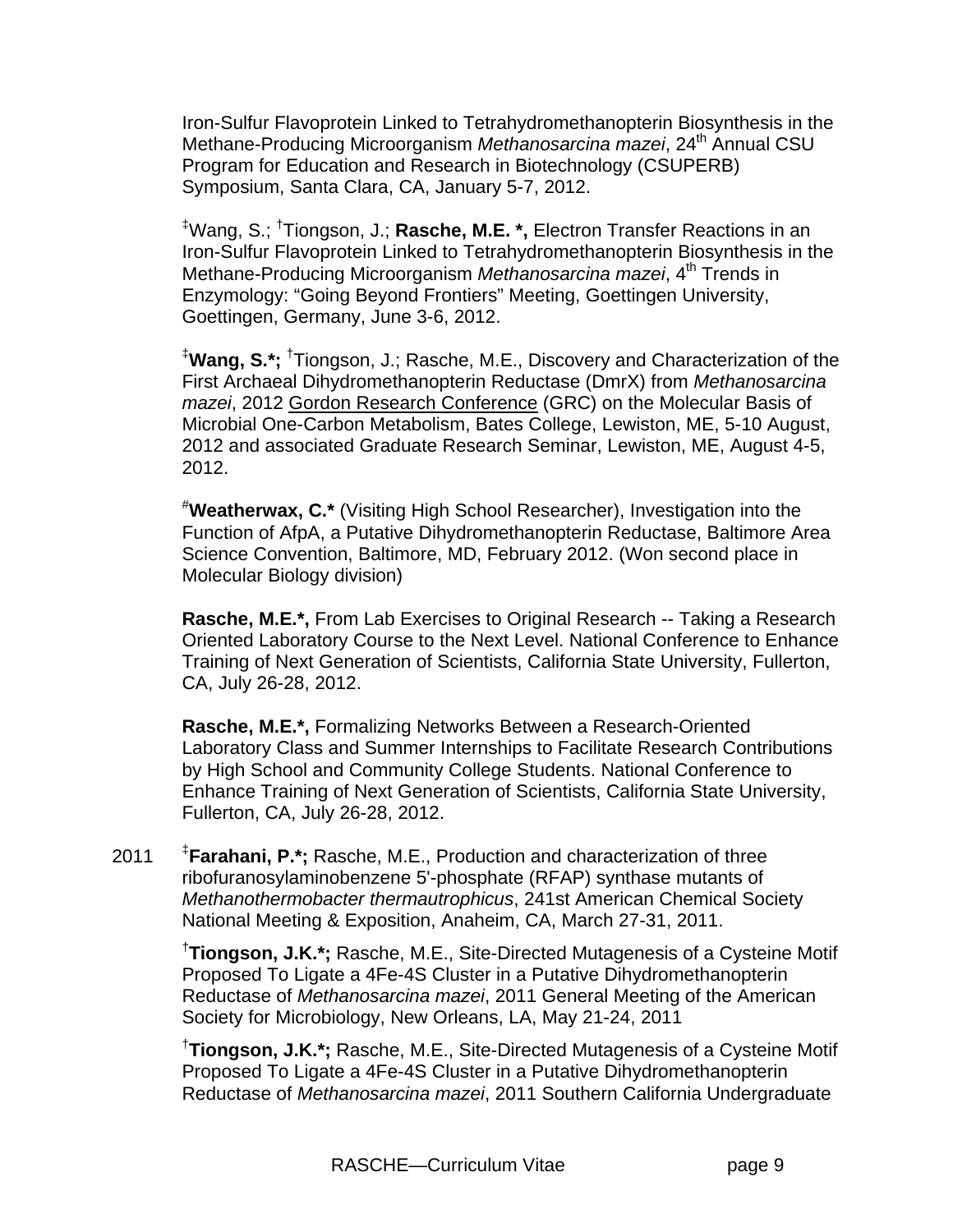Research Conference, Santa Barbara, CA, April 23, 2011

- 2010 † **Tiongson, J. K.\*,** Rasche, M. E., "Site-Specific Mutational Analysis of a Cysteine Proposed To Ligate a 4Fe-4S Cluster in a Methanogen Dihydromethanopterin Reductase", 2010 Southern California Branch of the American Society for Microbiology Student Colloquium, La Jolla, CA, November 5-6, 2010.
- 2003 **Bechard, M. E**. Garcia, R.E., Greene, D., and Rasche, M. E. 2003. Purification, biochemical characterization, and site-directed mutagenesis of RFAP synthase from *Methanotermobacter thermautotrophicus*. General Meeting of the American Society for Microbiology, Washington, D.C., May 2003

Caccamo, M. A., **Malone, C.S.,** and Rasche, M. E. 2003. Biochemical Characterization of Dihydromethanopterin Reductase. General Meeting of the American Society for Microbiology, Washington, D.C., May 2003

**Rasche, M. E**. 2003. A Research-Driven Laboratory and Literature Course Designed to Enhance Undergraduate Contributions to Original Research. Educational Meeting of the American Society for Microbiology, Baltimore, MD, May 2003

- 2002 **Bechard, M. E**., and Rasche, M. E. 2002. Purification and Partial Characterization of a Methanogen RFAP Synthase, Gordon Research Conference on the Molecular Basis of One-Carbon Metabolism, June 2002
- 2000 **Wyles, S. A**., and Rasche, M.E. 2000. Characterization of Two Methanopterin Biosynthesis Mutants of *Methylobacterium extorquens* Using a Tetrahydromethanopterin Bioassay. Southeastern Branch Meeting of the Amer. Soc. for Microbiology, October 2000
- 1999 Scott, J. S. **Kopf, V.,** and Rasche, M.E. 1999. Identification of the gene Encoding beta-ribofuranosyl aminobenzene 5'-phosphate synthase. Gordon Research Conference on Archaea, August 1999

#### **Membership in Professional Societies**

American Society for Microbiology American Chemical Society American Society for Biochemistry and Molecular Biology American Association of University Women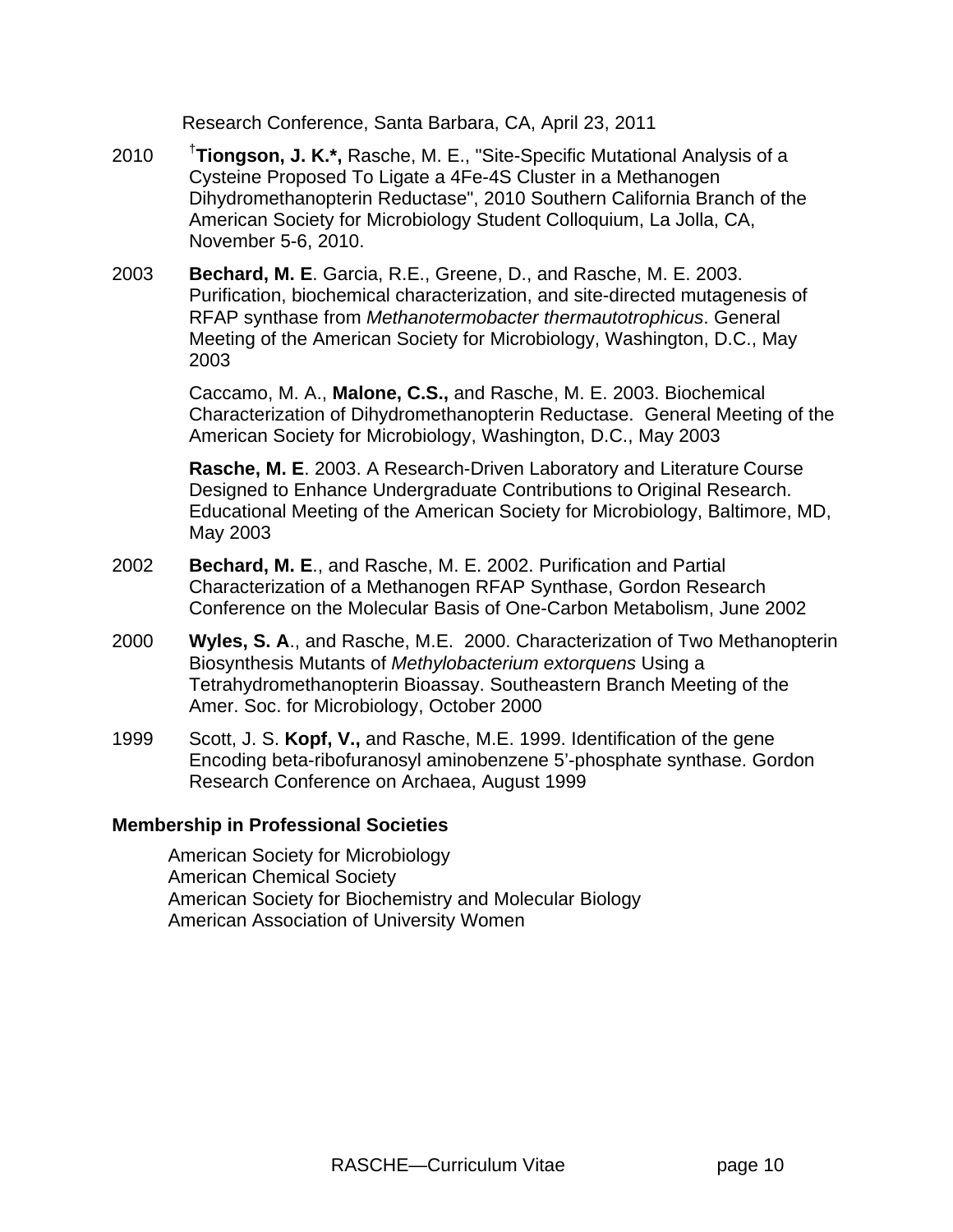#### **Graduate Students and Postdoctoral Research Scientists Sponsored**

- Postdoctoral research scientists:
	- Dr. Gregory Havemann Dr. Adriana Pacheco Dr. Robert Byrne
- Graduate students:
	- Joseph Scott, M.S. (8-2002) Matthew Bechard, M.S. (12-2003) Payam Farahani, M.S. (8-2011) Sixi (Alex) Wang, M.S. (5-2012) Mohannad Yousef, M.S. (8-2014) Erick Morales (Current M.S. Student) Mark Burton (Current M.S. Student) Ali Saleh (Current M.S. Student) Carlos Molina (Current M.S. Student)

### **Honors for Rasche Laboratory Students**

2014, Ali Saleh, M.S. Student, Howard Hughes Medical Institute (HHMI) Graduate Research scholarship, May 2014-May 2015.

2014, Erick Morales, M.S. Student, CSUF-NSM Outstanding Graduate Student Teaching Award in Biochemistry, May 2014.

2012, Erick Morales, M.S. Student, 2012 CSUPERB Crellin Pauling Student Teaching Award winner, following state-wide competition including his essay entitled, "Our Civic Duty as Scientists, at 24<sup>th</sup> Annual CSUPERB Symposium, January 5-7, 2012.

2012, Colleen Weatherwax, Visiting High School Student from Baltimore, MD. Second place award in category of Molecular Biology at local Science Convention competition for poster entitled "Investigation into the Function of AfpA, a Putative Dihydromethanopterin Reductase", Baltimore, MD, February 2012.

2011, Alessandra Altamirano, Undergraduate researcher, Louis Stokes Alliances for Minority Participation (LSAMP) summer research scholar, and 2011 Glenn Nagel Research Scholar

2010, Joane Tiongson, Community College Summer Intern, Outstanding Undergraduate Poster, 2010 Branch Meeting of the Southern California American Society of Microbiology (SC-ASM), and \$2000 travel award to present poster at the National ASM Meeting in New Orleans, LA.

1999, Kirenia Lopez, McNair Minority Research Scholar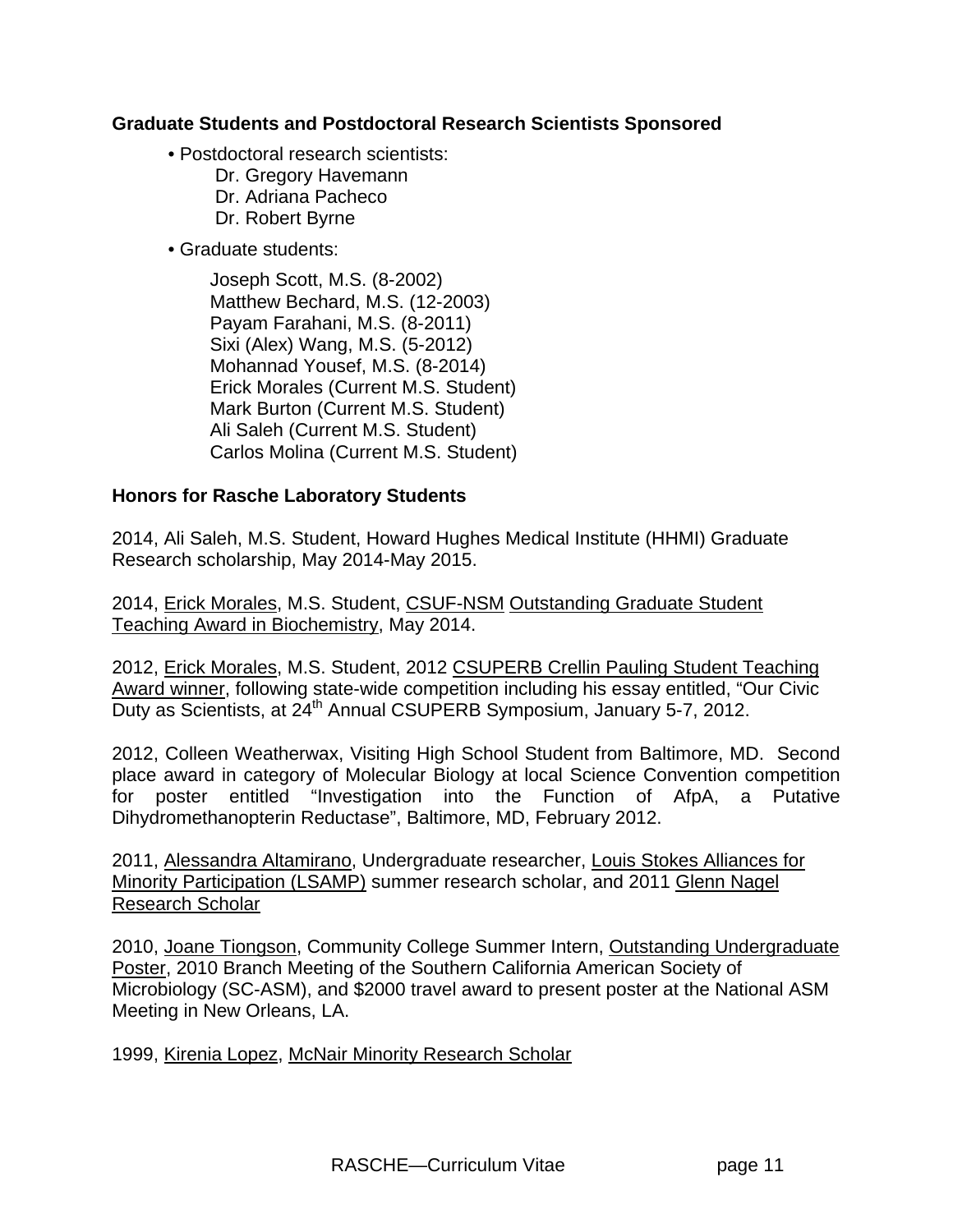## **Synergistic Service Activities (Scientific Community, Regional, National, International)**

- Ad hoc reviewer for journals: Applied and Environmental Microbiology (2014), Enzyme and Microbial Technology (2013), Environmental Microbiology and Environmental Microbiology Reports (2012), Microbiology (2002-2004), Archives of Microbiology (2001-2003), Journal of Bacteriology (2003, 2005), Microbial Ecology (2003)
- Chair (2010) and Vice Chair (2008): international Gordon Research Conference on the "Molecular Basis for Microbial One-Carbon Metabolism", August 1-6, 2010 and July 20-25, 2008, Bates College, Lewiston, Maine.
- Program Director, National Science Foundation, Molecular and Cellular Biosciences, Metabolic Biochemistry Panel, Arlington, VA, (8/2007-8/2008)
- Grant Proposal Review Panel, National Science Foundation, Metabolic Biochemistry (2002-2006)
- Grant Proposal Review Panel, Department of Energy, Basic Energy Biosciences (1998), NABIR panel (2005), Metabolic Eng. (2007),
- Ad hoc grant proposal reviewer for National Science Foundation (1999-2007), DOE Basic Energy Sciences (2005)
- Secretary-Treasurer, Southeastern Branch of Amer. Soc. for Microbiology (2002- 2003)
- Policy Committee, Southeastern Branch of Amer. Soc. for Microbiology (2002- 2006)

# **Synergistic Educational Activities**

- Presented two posters at the CSUF and NSF-sponsored "National Conference to Enhance Training of Next Generation of Scientists." (See "Poster Presentations" for poster titles.)
- Community College Student research mentor for Summer Howard Hughes Medical Institutes (HHMI)-related programs (1 student in 2013, 2 students in 2012, 1 student in 2011, 2 students in 2010) and the inaugural year of the CSUF  $STEM<sup>2</sup> program (1 student in 2013, 2 students in 2012).$
- High school Student and High School Teacher mentor for HHMI summer program (one teacher and two HS students in 2010, 2011, 2012, and 2013), and mentor for individual high school students (one individual high school research student each summer in 2010, 2011, and 2012.
- Graduate Record Examination (GRE) Test-Writing Committee; Subject: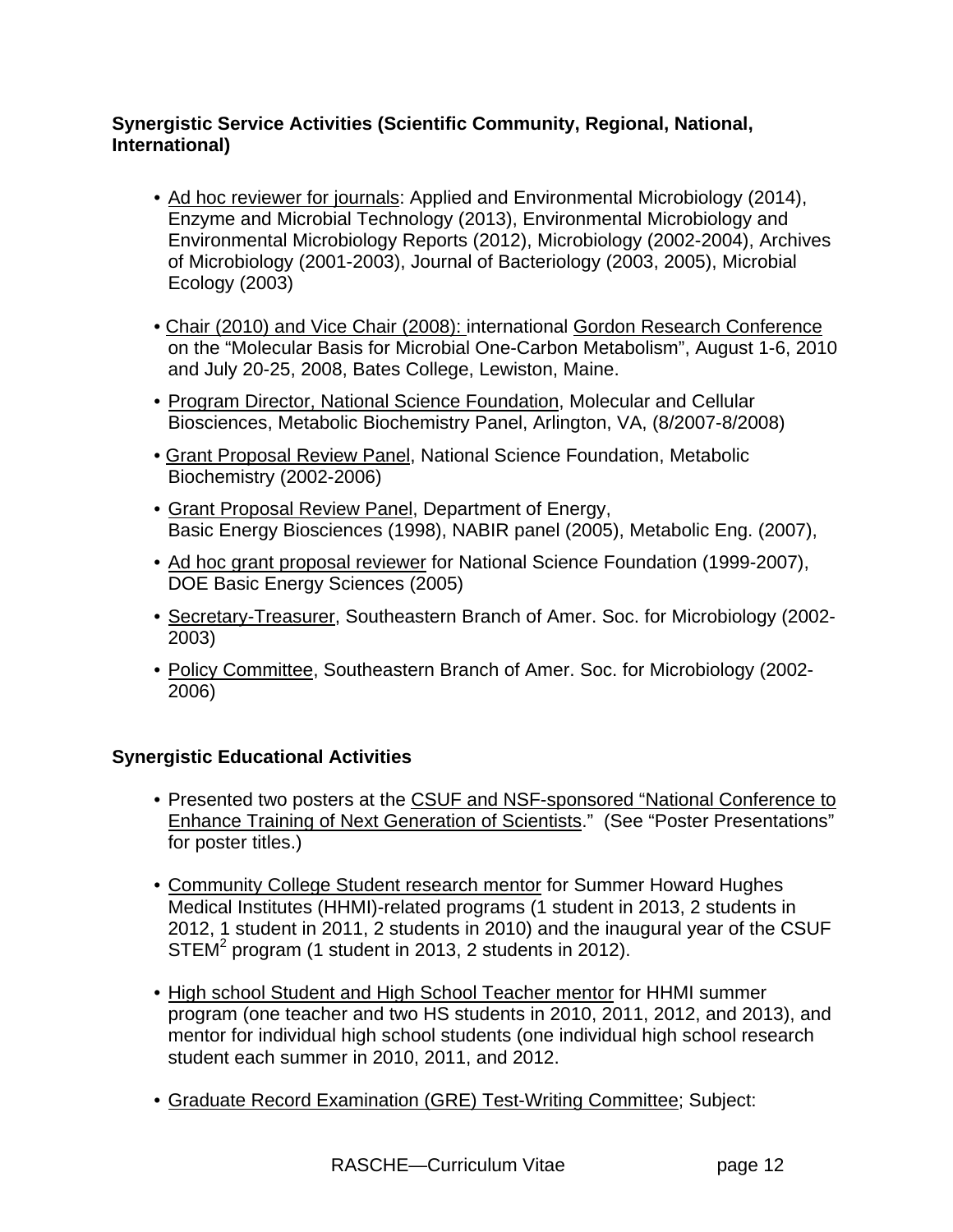Biochemistry, Molecular Biology, & Cell Biology, (question writing and review, (8/2004-8/2010), Biochemistry Subcommittee Chair (8/2009-8/2013), Full Committee Chair (2011-2012)

- Two Peer-reviewed Publications in Educational Journals: (1) Rasche, M. E. 2004. Outcomes of a research-driven laboratory and literature course designed to enhance undergraduate contributions to original research. *Biochem. and Molecular Biology Educ. 32*:101-107. (2) Kima, P.E. and Rasche, M.E**.** 2004. Sex determination using the polymerase chain reaction*. Biochem. and Molecular Biology Educ. 32:*115-119.
- Educational Grant Funding: NSF-REU (National Science Foundation Research Experience for Undergraduate) Grant at the University of Florida (2/2007 to 2/ 2010), Amount: \$240,000, Role: PI.
- Teaching Minigrant Award (\$3000). Project objective: producing video minidocumentaries for the improvement of microbiology courses at the Univ. of Florida, (1999) Role: PI

## **Synergistic Community Activities**

- Submitted NSF grant proposal that includes collaboration with Dana Hills High School Chemistry teacher Kristine Clarke to bring Biotechnology research experiments into High School classroom. Submitted November 15, 2013.
- Annual invited seminar at Villa Park High School, on "Methane-Producing Microorganisms: Environmental Heroes or Agents of Metabolic Disease?" Villa Park, CA, February 21, 2013 and January 18, 2014.
- Presented two-hour talk for retired seniors and other members of the community on "The Importance of Methane-Producing Microorganisms (Methanogens), through the CSUF Osher Lifelong Learning Institute (CSUF-OLLI), California State University, Fullerton, CA, June 26, 2012.
- Spoke with groups of Girl Scouts at the 2012 Anaheim "Air Experts Fair" on the topic of greenhouse gasses and global warming. Anaheim, Girl Scouts Program Center, Anaheim, CA, July 8<sup>th</sup>, 2012.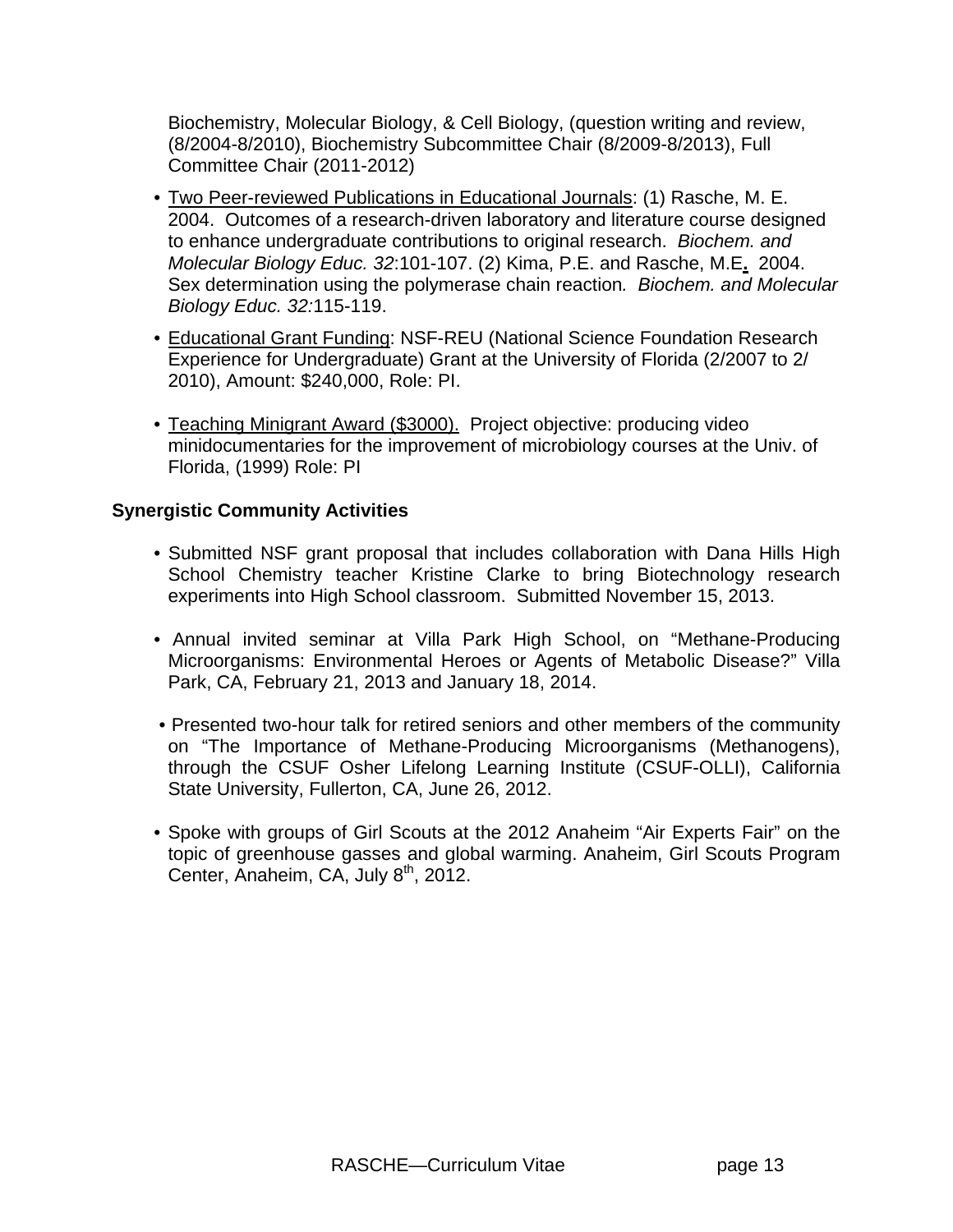## **Teaching Experience**

California State University at Fullerton (CSUF), Chemistry and Biochemistry Department (2008 to present)

- General Biochemistry, Part A, Chem 423A, 3 credits, 70-114 students. First semester of the two-semester upper division Biochemistry course for Biochemistry Majors (Fall 2008, 2009, 2010, 2011, 2012, 2013)
- General Biochemistry, Part B, Chem 423B, 3 credits, approx.60 students. Second semester of the two-semester upper division Biochemistry course for Biochemistry Majors (Spring 2011, 2013)
- Biological Chemistry, Chem 421, 3 credits, 65-80 students. One-semester Biochemistry survey course for upper division biology majors, non-biochemistry majors, and premedical and preprofessional students (Fall 2008, Spring 2009, Fall 2009, Spring 2010)
- Advances in Biotechnology Laboratory, Chem 472B, 3 credits, 10-18 students. One-semester research–oriented upper division laboratory course applies biochemistry and molecular biology techniques towards addressing an original research problem based on site-directed mutagenesis, protein purification, and characterization. (Spring 2010, 2011, 2012, 2013)
- Nucleic Acid Chemistry, Chem 542, 3 credits, 4-9 students. Chem 542 covers the biochemistry of nucleic acids in living systems at the molecular level. Advances and techniques used in nucleic acid research are also covered. A strong emphasis is placed on critical reading, analysis, and presentation of primary literature. (Fall 2010 (team-taught 50%) and Fall 2012 (100% responsibility))
- Protein Biochemistry, Chem 541, 3 credits, 4-9 students. Chem 541 covers protein isolation strategies and techniques; chemical/physical characterization and modeling; functional characterization (kinetics, binding, chemical modification); molecular biology, including protein expression and engineering. (Team-taught 50% Fall 2009; 100% responsibility Fall 2011, 2013)
- General Biochemistry Laboratory, Chem 422, 2 credits (6 hours of lab per week). Chem 422 is a laboratory course covering the chemistry and metabolism of carbohydrates, nucleic acids, lipids and proteins; techniques of enzyme chemistry and isolation; research methods. (In Fall 2011, designed and participated in teaching original research-based experiment involving plasmid transformation and enzymatic assay of a protein produced for the first time.)